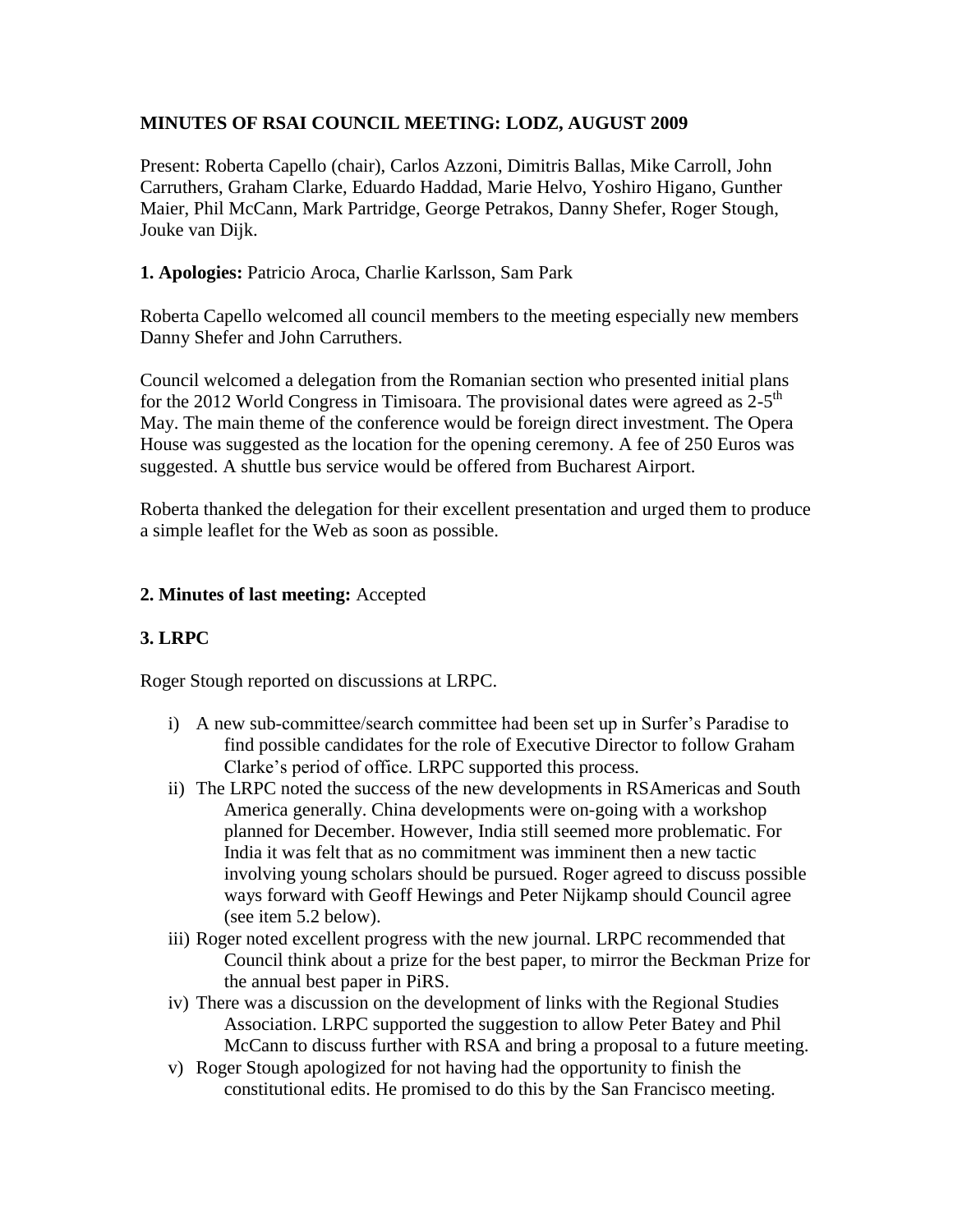vi) LRPC had been made aware of a request for support for the ERSA Summer Institute. They supported this action subject to the caveat that this would be a one-off solution (see item 9 below )

#### **4. Publications**

#### **i) Papers in Regional Science**

Jouke van Dijk reported that there was little new to add to his presentation at Surfer's Paradise. The next edition was on schedule and a special edition was planned around the work of Paul Krugman (8 papers which would also be made available early on the Web). Jouke reiterated the good news that there had been an increase in the journal impact factor – now up to 1.3. Council again offered their congratulations to Jouke and his team for this fantastic achievement. Jouke and Roberta reminded Council that Phil McCann was moving from New Zealand to the Netherlands and so he would become the new European editor and that Takatoshi Tabuchi has agreed to take over as Pacific Editor. Another Editor from Asia would hopefully be appointed in San Francisco.

# **ii) RSPP**

Mike Carroll also noted little new to add to the minutes from Surfer's Paradise. He did outline the good progress towards the production of volume 2 of 'Regional Science Policy and Practice' (RSPP) scheduled for October 2009. He also urged Council to submit papers and/or encourage colleagues to do likewise. He liked the idea of a new prize similar to the Beckman Prize.

#### **5. New Sections**

5.1 Yoshiro Higano reported again that the dates for the China workshop had been finalized –  $11-13^{th}$  December in Beijing.

5.2 There was more discussion on the Indian situation and unanimous support for Roger Stough's suggestion of initiating a new strategy for reaching young scholars in India.

5.3 Roberta announced that progress was good with new sections from Argentina and Columbia. It was hoped that it may be possible to formally agree these new sections in San Francisco.

#### 6**. Executive Director's Report**

**i)** Graham Clarke reminded Council that Lay Gibson (Arizona) had been awarded the Kohno Prize for 2009. Gunther Maier reported that there had only been one nomination for the dissertation prize received before the deadline. It was agreed that we should not accept nominations after the deadline. Gunther agreed to think of how we might encourage more applications in the future.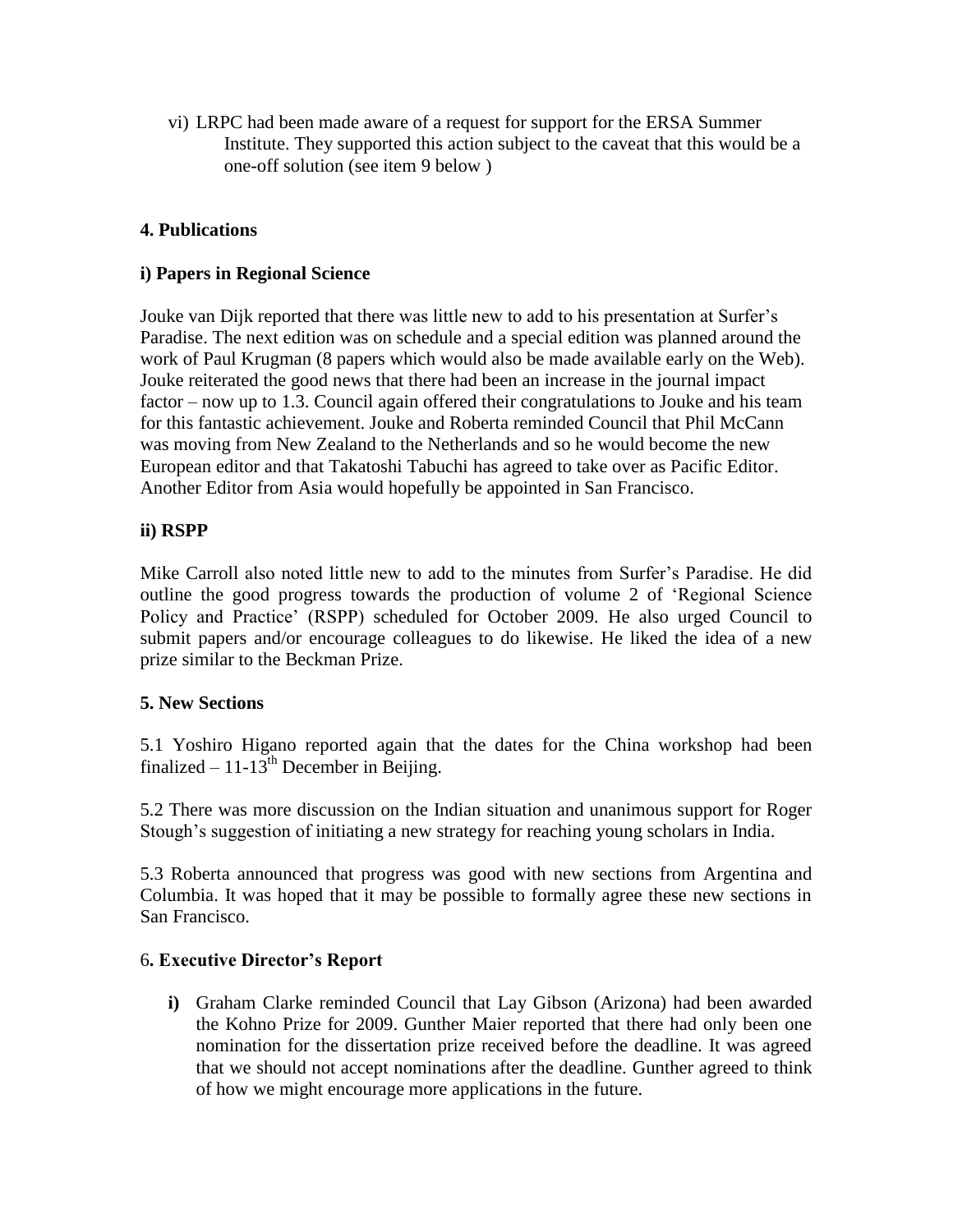**ii)** Graham Clarke reported that production for the next newsletter was on schedule.

#### **7. Accounts 2008**

Dimitis Ballas presented the accounts for 2008.

# **Regional Science Association International**

# **2008**

| Balance brought forward (pounds sterling $\pounds$ ) - 1 January 2008:           | £153,922.57             |
|----------------------------------------------------------------------------------|-------------------------|
| <b>Receipts (Pounds Sterling £)</b>                                              |                         |
| Subscription fees payment from John Wiley & Sons/Blackwells<br>Investment income | £26,122.00<br>£5,250.83 |
| <b>TOTAL</b><br><b>Payments (Pounds Sterling £)</b>                              | £31,372.83              |
| <b>RSAI World Congress Bursaries</b>                                             | £3,676.96               |
| <b>RSAI World Congress support</b>                                               | £807.24                 |
| Argentina workshop support                                                       | £500.00                 |
| Start up costs for new RSAI journal                                              | £5,000.00               |
| Web development services                                                         | £2,910.00               |
| Web maintenance services                                                         | £1,200.00               |
| <b>Executive Director travel and subsistence</b>                                 | £3,361.47               |
| Oxford RSAI/Blackwells meeting travel and subsistence                            | £955.98                 |
| 2007 Accounts independent examination                                            | £646.25                 |
| NARSC support costs                                                              | £1,819.06               |
| <b>Bank Charges</b>                                                              | £223.00                 |
| <b>TOTAL</b>                                                                     | £21,099.96              |
| <b>Closing Balance carried forward - 31 December 2008</b>                        | £164,195.44             |

The above accounts have been independently examined by Chartered Accountants Henton & Co.

Dimitris Ballas Treasurer RSAI

After a few questions these were accepted and Dimitris was thanked for all his hard work